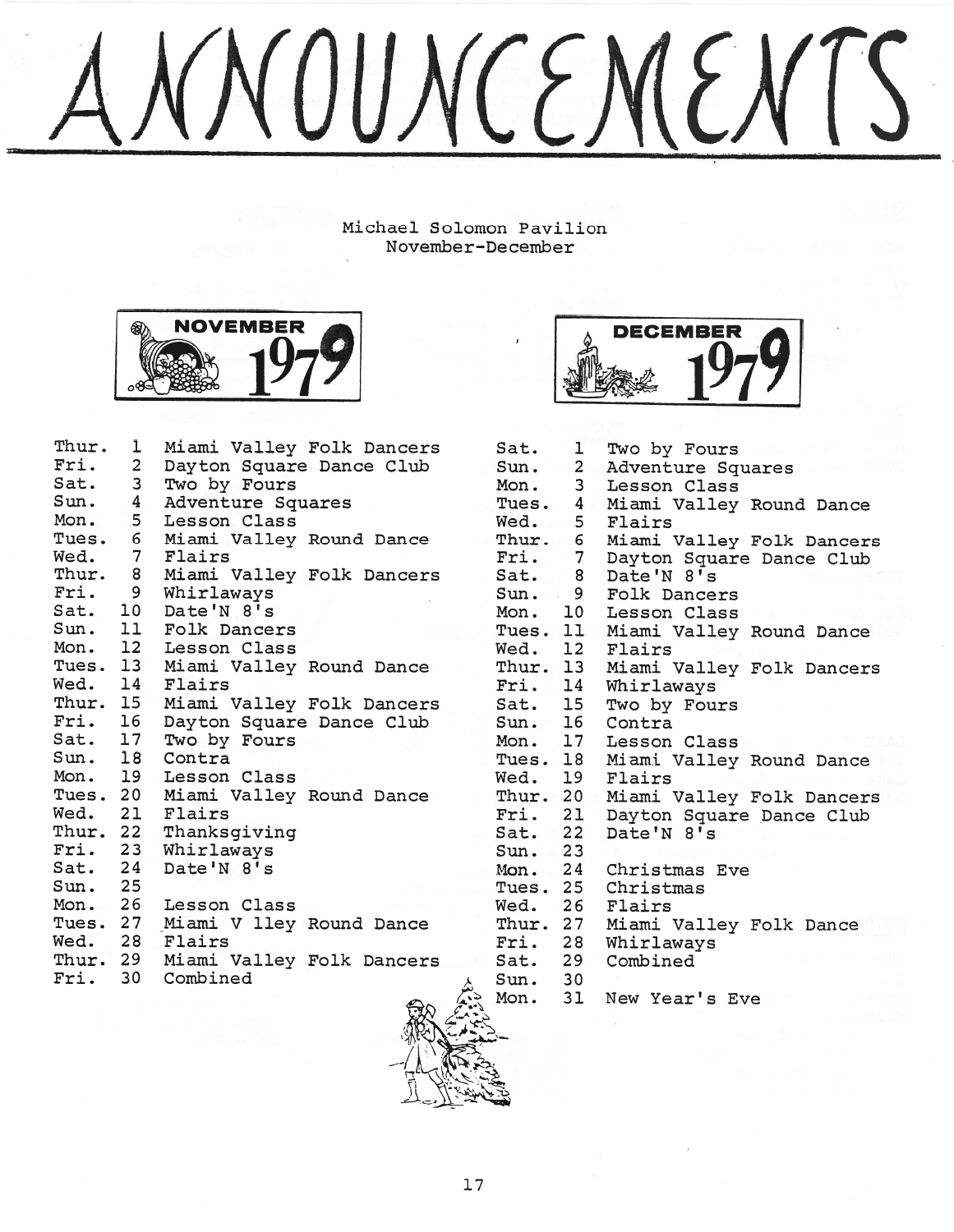#### MIAMI VALLEY DANCE COUNCIL SPONSORED BY CITY OF DAYTON; DEPARTMENT OF HUMAN RESOURCES DIVISION OF RECREATION

#### CLUBS AND REPRESENTATIVES

## **SUNDAY**

ADVENTURE SOUARES  $1st$ M. S. Pavilion 2917 Berkley Carol Hodson 103 Waverly Ave. Dayton 45405 277-8705

DAYTON CONTRA CLUB 3rd M. S. Pavilion 2917 Berkley

#### EXPRESSERS 1 & 3 St. Geo. Episcopal Ch. 5520 Far Hills Irving George 1300 N. Broad 9# Fairborn 45324 878-2526

LAKE CHOCTAW TWIRLERS 1st Lake Choctaw Lodge London Al Moebus 11581 Old Columbus South Vienna 45369 568-4173

#### **MONDAY**

OPEN SQUARES 2 & 4 Sor-Rell's Hall Miamisburg A. J. Bruce 3031 Dahlia Dr. Dayton 45449 435-2108

### MONDAY CONT.

SILVER SOUARES 1 & 3 Sor-Rell's Hall Miamisburg A. J. Bruce 3031 Dahlia Dr. Dayton 45449 435-2108

#### **TUESDAY**

DANCING NOTES R. D. All Clark Technical College Springfield Steve Antolich 1800 Falmouth Springfield 45503 399-1399

FRIENDSHIP SQUARES 1 & 3 United Methodist Church New Carlisle J. W. McCartney 405 W. Jackson St. New Carlisle 45344 845-3204

MIAMI VALLEY R. D. C. All M. S. Pavilion 2917 Berkley Paul Olund 171 Pleasant Hill Centerville 45459 433-4603

XENIA HOSPITALITY SQS. 2 & 4 Presbyterian Church Xenia Raymond E. Johnson 937 Ankeney Rd. Xenia 45385 426-3521

### WEDNESDAY

CIRCLE EIGHTS  $2 \times 4$ Vandalia Elem. Sch. 347 S. Dixie Leo Mergler 8161 N. 'Main St. Dayton 45415 890-3065

CRAWFORD SOUARES 1 & 3 Summerford Sch. Summerford Al Moebus 11581 Old Columbus South Vienna 45369 568-4173

FLAIRS R. D. C. All M. S. Pavilion 2917 Berkley Mady D'Aloiso 2240 Vemco Bellbrook 45305 848-4820

KITTYHAWK SQUARES All Civilian Club, WPAFB State Route 444 Rex Parham 336 Kling Dr. Dayton 45419 299-5442

SPRINGFIELD ROAD RUNNERS  $2 \times 4$ Northwestern Middle Sch. 5610 Troy Rd. R. H. Gorby 1412 Richmoor Rd. Springfield 45503 399-1053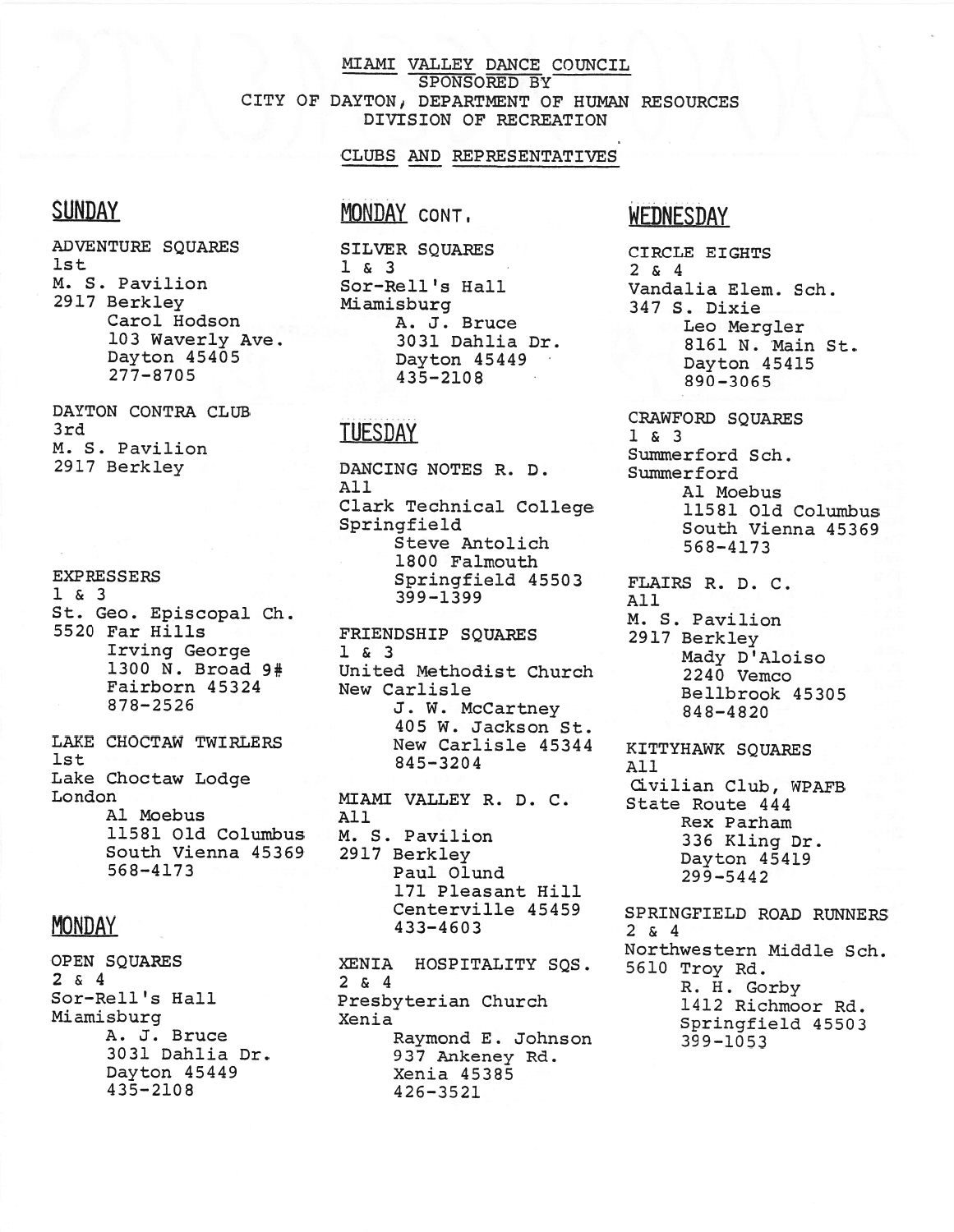#### WEDNESDAY CONT.

SUPER B SQUARES 1 & 3 Charles I. Beaver Hall Beavercreek Buzz Brower 1541 Forestdale Ave. Dayton 45432 429-2927

### **THURSDAY**

CLINTON CO. COUNTRY SQS. 1, 3 & 5 2738 Old State Rt. 73 Wilmington Norval Marsh Laurel Oaks, Rt.73E Wilmington 45177 382-5015

MIAMI VALLEY FOLK All DANCERS M. S. Pavilion 2917 Berkley .Hulon Shows 4421 Woodbine Ave. Dayton 45420 253-8366

# FRIDAY

BUCKEYE SQUARES 1 & 4 Victory United Meth. Ch. 4800 N. Dixie Dr. Troy Skelton 2336 Harshman Rd. Dayton 45424 233-9680

CARDINAL SOUARES 2 & 4 St. John's Lutheran Ch. Springfield Chuck Williams 607 Mavor St. Springfield 45505 325-0959

#### FRIDAY CONT.

DAYTON SQUARE D. C. 1 & 3 M. S. Pavilion 2917 Berkley Tim Kelleher 3915 Pilgrim Rd. Dayton 45414 278-4430

DAYTON WHIRLAWAYS 2 & 4 M. S. Pavilion 2917 Berkley Al Warren 1625 Wheatland Kettering 45429 299-6963

EATON ROLL-A-WAYS 2 & 4 Grange Hall Nation Ave. Daril Call 1520 N. Barron Eaton 45320 456-5170

ENGLEWOOD CURLI-Q'S 1 & 3 Govt. Ctr. (Lower Level) Rt. 440 Dennis Biser 10731 County Line Brookville 45309 884-5982

GRAND SQUARES 2, 4 & 5 Englewood Govt. Ctr. Rt. 440 Curt Hill 3157 Casler Ave. Xenia 45385 429-9231

SQUARES A GO-GO 2 & 4 St. Geo. Episcopal Ch. 5520 Far Hills Darrel Kisor 4181 Sunbeam Ave. Dayton 45440 429-0364

# FRIDAY CONT.

STAR PROMEN-O'S 1 & 3 Miami View Elem. Sch. South Charleston Glenn Russell 113 S. Church St. S. Charleston 45368 462-7337

WRIGHT PATTERS All Medlake Lions Club Medway Gene Diener 5933 Hartwick Ln. Dayton 45424 233-6703

#### **SATURDAY**

CHARGERS 2nd Harrison Twn. Com. Ctr. 5945 N. Dixie Dr. Ralph Leapley 9310 New Carlisle New Carlisle 45344 845-0468

DANCING SHADOWS 1 & 3 Clark Techinal College Springfield Woody Wilson 127 Kewbury Rd. Springfield 45501 399-5403

DATE 'N 8'S 2 & 4 M. S. Pavilion 2917 Berkley Steve Kokot 334 E. Pease Ave. W. Carrollton 45449 859-3179